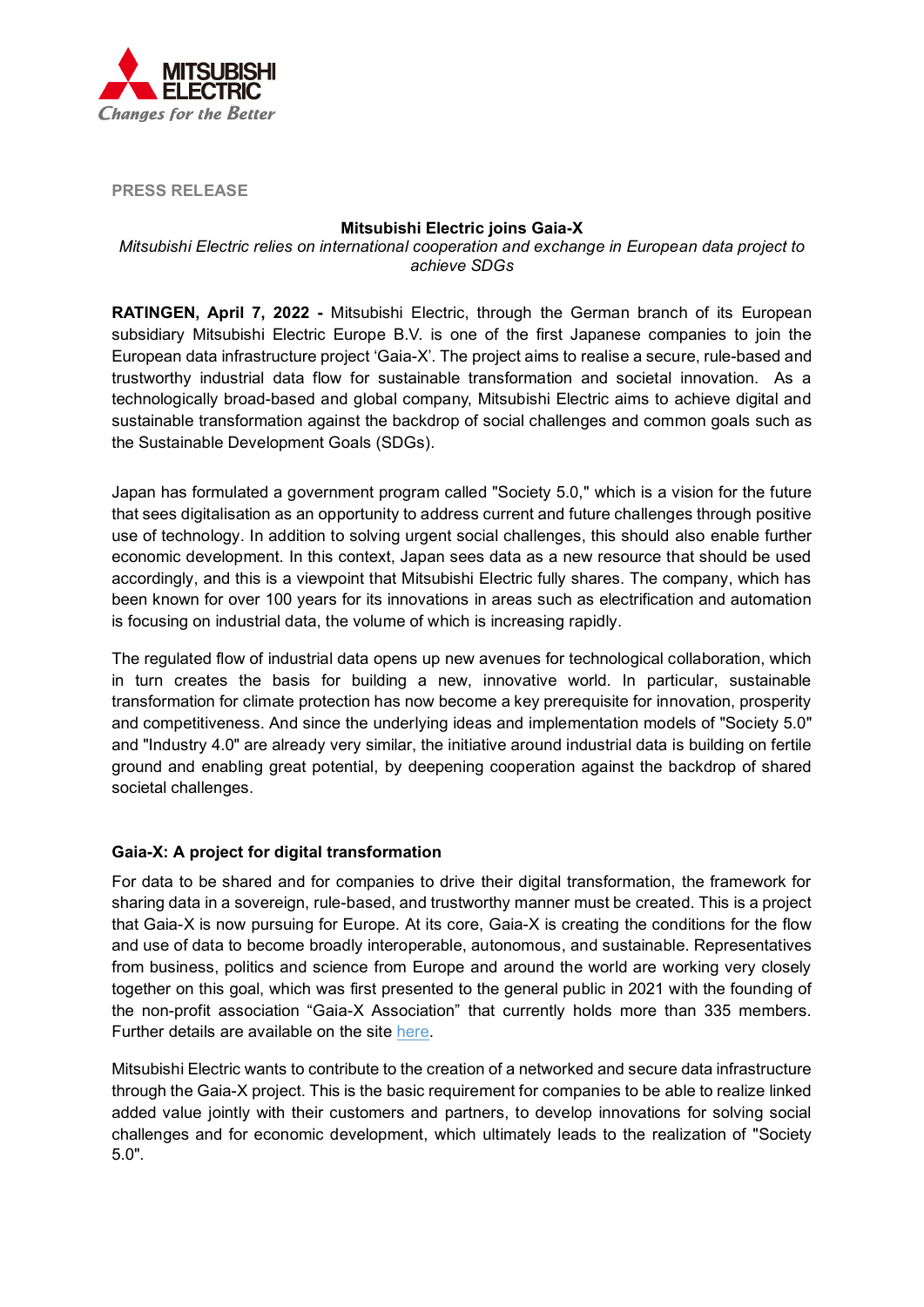



Andreas Wagner, President of Mitsubishi Electric Europe's German branch (Image: Mitsubishi Electric)

Andreas Wagner, President of Mitsubishi Electric Europe's German branch in Ratingen, is convinced of the necessity of the Gaia-X project in view of the global challenges: "Only if the digitisation of industry is successful and energy-use becomes more efficient and ecological, can we create a more climate-friendly world. International cooperation and the fact that data can be shared more easily following a rule-based framework will be key. Digital transformation is the driver of sustainable development and represents a great opportunity for positive societal innovation."

#

## **About Mitsubishi Electric**

With 100 years of experience in providing reliable and high-quality products, Mitsubishi Electric Corporation (TOKIO: 6503) is a globally recognized leader in the manufacturing, marketing and sales of electrical and electronic equipment for information processing and communications, space development and satellite communications, consumer electronics, industrial technology, energy, mobility and building technology. Following "Changes for the Better," Mitsubishi Electric strives to enrich society with technology. The company had consolidated sales of \$37.8 billion\* at the end of the fiscal year on March 31, 2021. For more information, visit: [www.MitsubishiElectric.com](http://www.mitsubishielectric.com/)

\* U.S. dollar amounts are converted at an exchange rate of 111 yen for 1 U.S. dollar, the approximate exchange rate on the Tokyo Foreign Exchange as of March 31, 2021.Sales offices, research companies and development centers, and manufacturing facilities are located in more than 30 countries.

Mitsubishi Electric has been represented in Germany since 1978 as a branch of Mitsubishi Electric Europe. Mitsubishi Electric Europe is a wholly owned subsidiary of Mitsubishi Electric Corporation in Tokyo.

\* Conversion rate 111 Yen = 1 US Dollar, as of 03/31/2021 (Source: Tokyo Foreign Exchange)

Further information can be found at [http://www.MitsubishiElectric.de](http://www.mitsubishielectric.de/)

[http://global.mitsubishielectric.com](http://global.mitsubishielectric.com/)